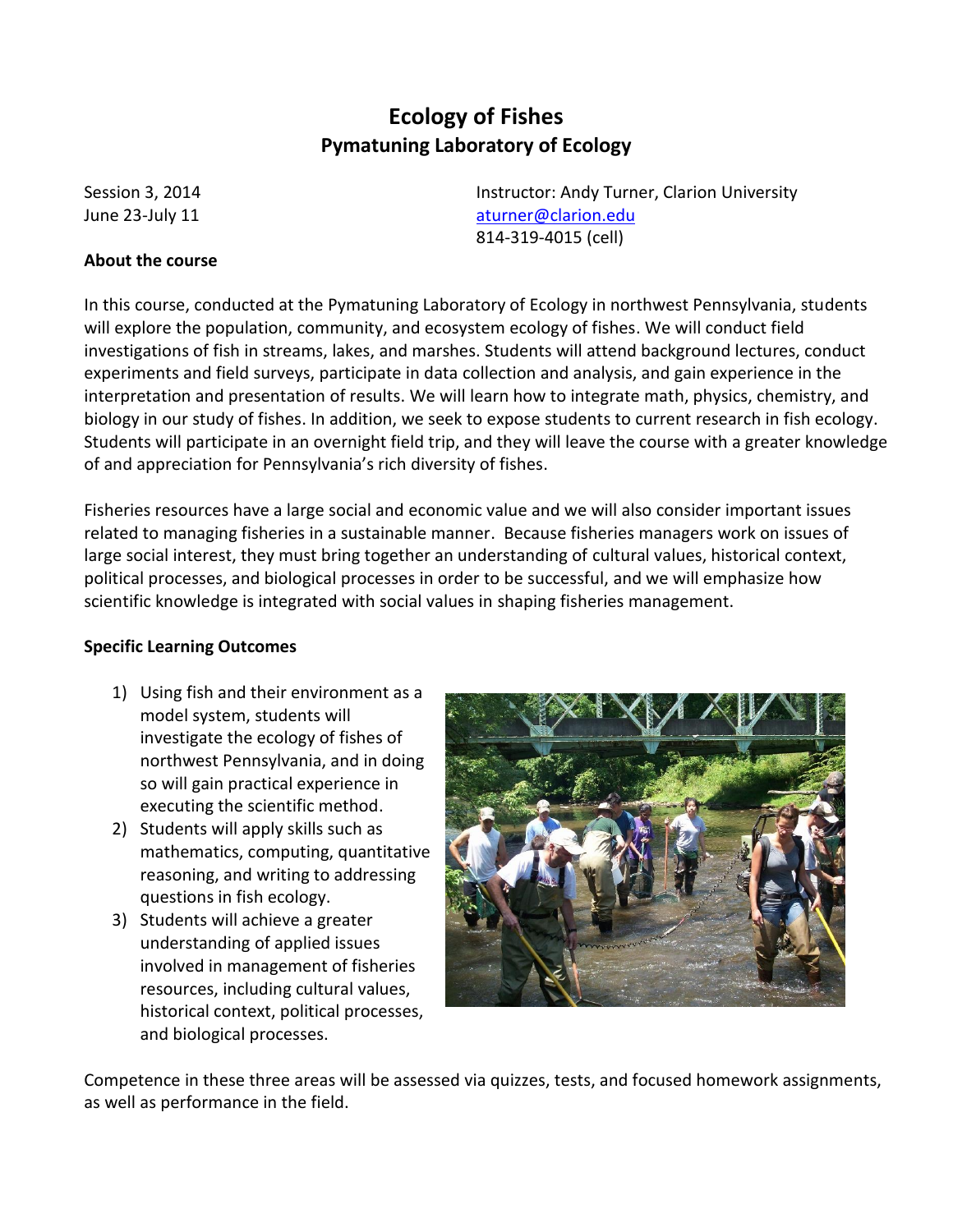## **Schedule 2014**

- Mon. 6/23 The Physical Stage: Limnology and Stream Ecology Lab: Methods in Stream Ecology
- Tues. 6/24 Effects of Fish on Invertebrate Assemblages Lab: Invertebrate Sampling, Local Ponds and Lakes, limnocorral experiment
- Wed. 6/25 Historical Factors in Fish Diversity: Taxonomy Lab: Measuring Species Richness, Linesville Creek
- Thur. 6/26 The Ice Ages! Biogeography of Fish Lab: Fish Diversity of Sugar Lake
- Fri. 6/27 Functional Morphology and Food Habits Lab: Morphology and Diet Analyses, Pymatuning Reservoir
- Mon. 6/30 Habitat selection in fishes Lab: trapping study, Linesville Creek
- Tues. 7/1 **Test 1: 9:00 AM** Competition and Predation in Fish Communities Lab: Fish Survey, Linesville Creek **Depart for Allegheny Field Trip, 7:00 PM**
- Wed. 7/2 Ecology of Large Rivers Lab: All-day canoe trip, Allegheny River
- Thur. 7/3 Natural Gas Drilling, Stream Acidification, and Fish Communities Lab: All-day, field trip, Allegheny National Forest **Return to PLE, 7:00 PM**
- Fri. 7/4 Fireworks day, no class
- Mon. 7/7 Behavioral Cascades and Indirect Effects in Fish Communities Lab: Fish Surveys, Payden Creek
- Tues. 7/8 Productivity/Diversity Relationships in Fish Communities Lab: All Day Field Trip, French Creek
- Wed. 7/9 Humans and Fish: Case Studies of Lake Victoria and Lake Erie Lab: All Day Field Trip, Presque Isle
- Thur. 7/10 Invasive species and other current challenges in fisheries management Lab: Visit with PA Fish and Boat Fisheries Biologists. Afternoon: Independent Projects
- Fri. 7/11 **Test II: 9:00 AM Presentation of Class Projects: 1:00 PM**